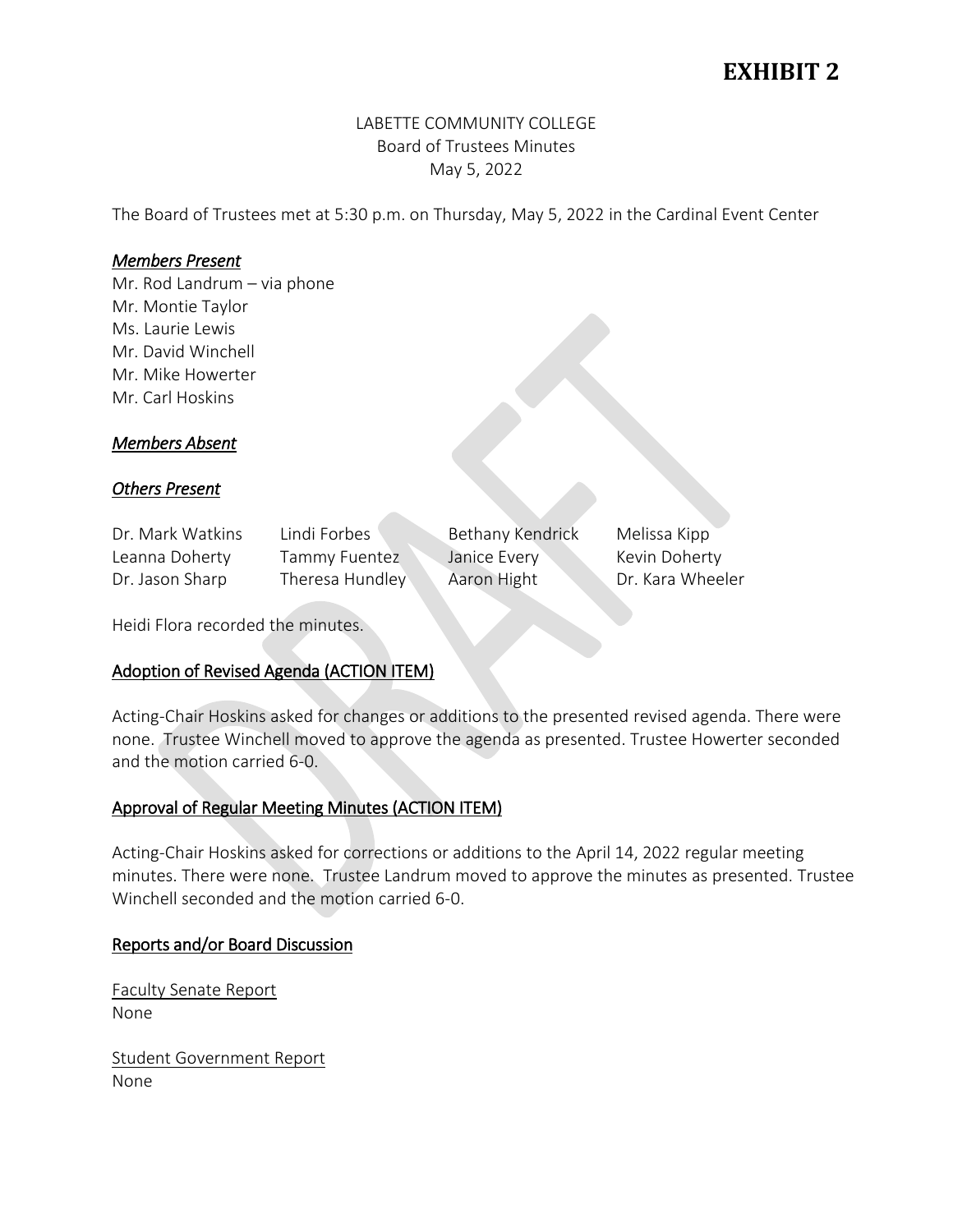## Administrative Report

Comparison of Expenditures to the Budget – The April financial report was placed at the table. At the end of April, the budget is 83% through the year. The general fund is 71% expended and the technical education/vocational fund is 77% expended. Leanna Doherty invited questions from the Trustees.

## Construction Update

Aaron Hight with Crossland Construction gave a report on the new construction project.

## President's Report

## Department Presentation

Melissa Kipp, Graphic Arts Instructor, gave a Google Slides presentation about the LCC Graphic Arts Program.

## Commencement

Dr. Watkin's went over the various commencement activities scheduled for next week.

## Old Business (ACTION, REPORT OR DISCUSSION ITEMS)

None

## New Business (ACTION, REPORT OR DISCUSSION ITEMS)

Policy 2.05 – Drug, Alcohol & Controlled Substances Dr. Watkins proposed changes to Policy 2.05 - Drug, Alcohol & Controlled Substances.

## Policy 2.09 – Use of Tobacco, Nicotine & Vaping

Dr. Watkins proposed changes to Policy 2.09 – Use of Tobacco, Nicotine & Vaping.

Policy 2.10 – Alcohol Exemption

Dr. Watkins proposed changes to Policy 2.10 - Alcohol Exemption.

## Faculty Resignation

Trustee Howerter moved to approve the resignation of Rocky Becker, Welding Instructor, effective May 20, 2022. Trustee Lewis seconded the motion and the motion carried 6-0.

## Professional Staff Resignation

Trustee Howerter moved to approve the resignation of Jessica Smith, Financial Aid Specialist, effective May 13, 2022, and, approval for administration to rehire for the Financial Aid Specialist position. Trustee Winchell seconded the motion and the motion carried 6-0.